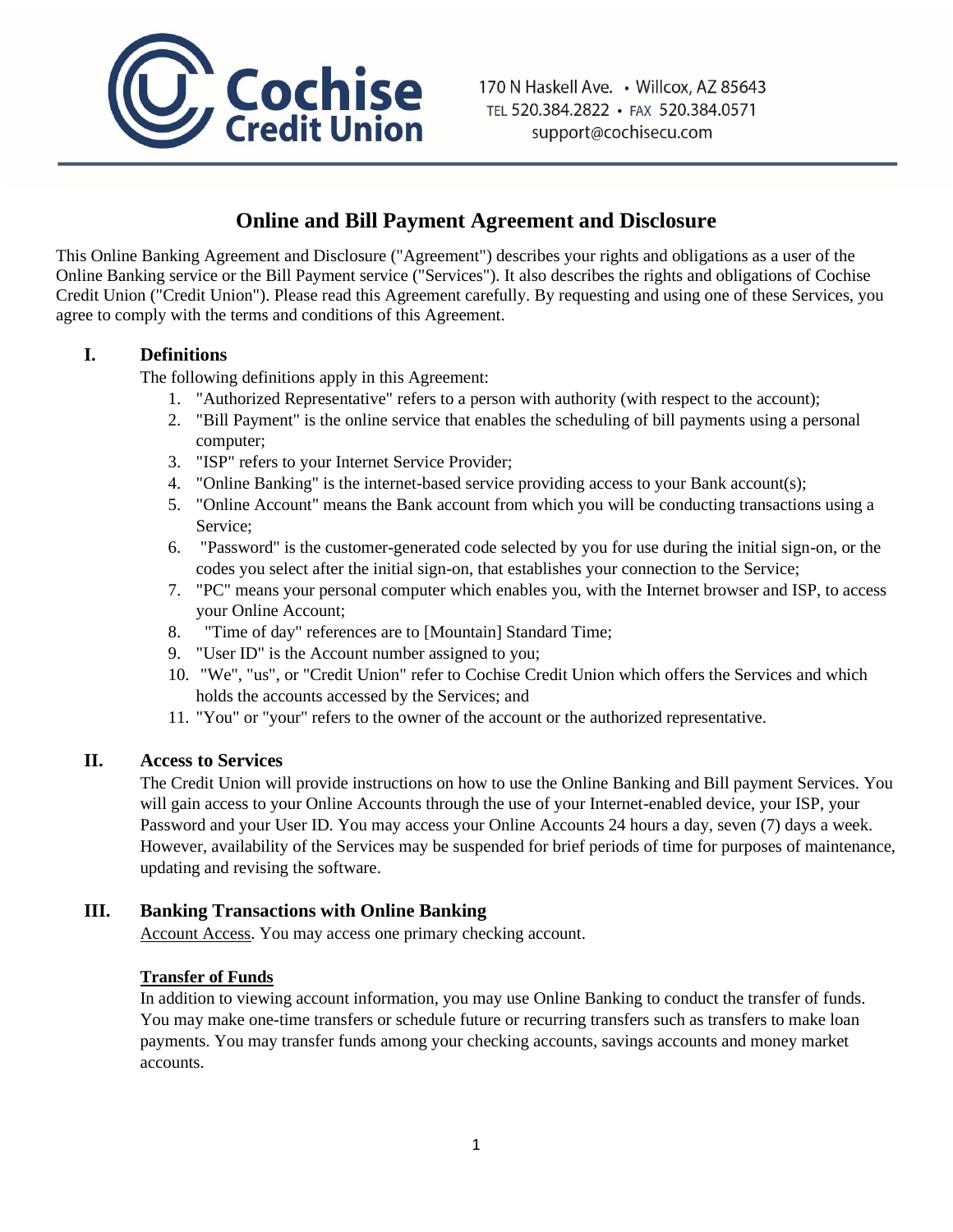2

**NOTE:** Because regulations require the Credit Union to limit preauthorized transfers (including Online Banking transfers), the following limitations apply:

• **Regular Shares and Money Market Share accounts**. You can make no more than six (6) transfers per statement period by preauthorized or automatic transfer or by telephone or Online Banking.

#### **IV. Schedule of Fees**

The Credit Union offers the benefits and convenience of the Online Banking Service to you free. However, there may be occurrences where additional fees are applied based on your usage.

#### **V. Statements**

You will continue to receive your regular account statement either monthly or quarterly, depending on the type of account.

#### **VI. Use of Your Security Password**

You are responsible for keeping your password and Online Account information confidential. In order to protect yourself against fraud, you should adhere to the following guidelines:

- Do not give out your account information, Password, or User ID;
- Do not leave your PC unattended while you are in the Credit Union's Online Banking Site;
- Never leave your account information within range of others; and
- Do not send privileged account information (account number, Password, etc.) in any public or general email system.

If you believe your password has been lost or stolen, or if you suspect any fraudulent activity on your account, call the Credit Union immediately at 1.800.428.2822 between the hours of 8:30 a.m. to 4:30 p.m., Monday through Friday. Telephoning the Credit Union is the best way of minimizing your losses and liability. (See; Section XII)

If you believe your Password has been lost or stolen, please use the Password change feature within the Online Banking section of the Web site to change your Password.

# **VII. Electronic Mail (Email)**

If you send the Credit Union an email message, the Credit Union will be deemed to have received it on the following business day. You should not rely on email if you need to report an unauthorized transaction from one of your accounts or if you need to stop a payment that is scheduled to occur.

• **NOTE:** Email transmissions outside of the Online Banking site are not secure. We advise you not to send us or ask for sensitive information such as account numbers, Password, account information, etc. via any general or public email system. If you wish to contact us electronically, please use the Secure Email link provided in our Online Banking site. Use this secure form to email the Credit Union regarding inquiries about an electronic funds transfer error resolution, reporting unauthorized transactions, or contacting the Credit Union regarding other concerns of a confidential nature.

# **VIII. Bill Payment Services**

A. Description of Service. The Bill Payment Service permits you to use your Internet-enabled device to direct payments from your designated online Bill Payment Account to third parties you wish to pay.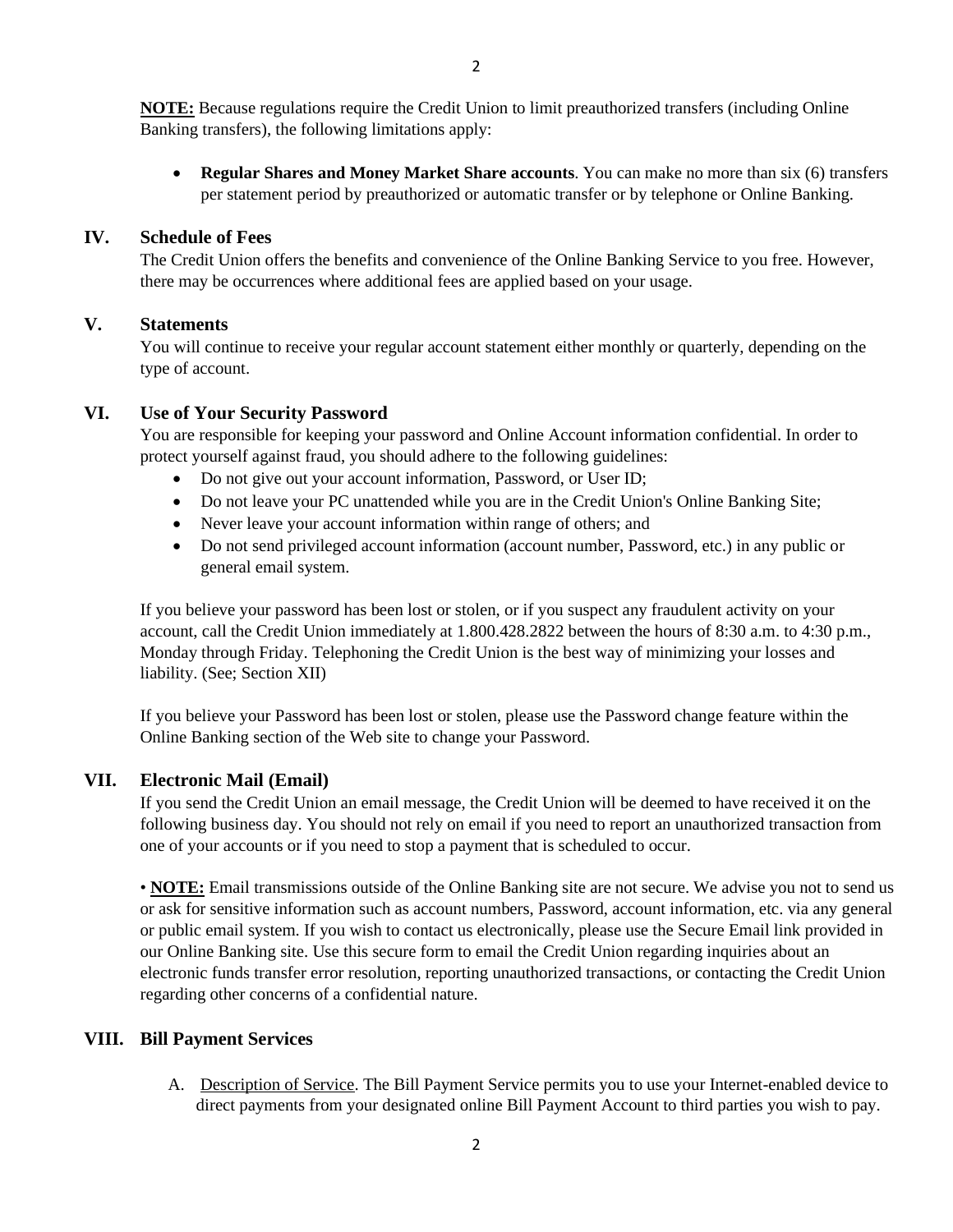Your Bill Payment Account must be a primary checking account. Through the Bill Payment Service, you can pay bills from your Bill Payment Account to businesses or individuals.

All payments you make will be deducted from the checking account that you designate as your Bill Payment Account for the Bill Payment Service. Any payments you wish to make through this Service must be payable in U.S. dollars to a payee located in the continental United States. We reserve the right to restrict types of payees to whom payments may be made using the Service from time to time. You should not use the Bill Payment Service to make payments to settle securities purchases, payments to interest bearing accounts, tax payments, or court ordered payments. Payments for these payees will be your sole responsibility if delayed or improperly processed or credited.

B. Scheduling Payments. Funds must be available in your Bill Payment Account on the scheduled payment date. If the date you schedule a payment to be initiated falls on a non-business day (Saturday, Sunday, or holiday), funds must be available in your Bill Payment Account the following business day (e.g. Monday). After funds are withdrawn from your Bill Payment Account to make a payment, we may make the payment either by transferring funds electronically to the payee or by mailing the payee a check.

You may choose to schedule payments to recur in the same amount at regular weekly, monthly, or semi-monthly intervals. When you create a new payee in the Bill Payment Service, it takes two (2) business days to set up the payee to receive payments. You should schedule a payment to a new payee at least ten (10) business days before any payment due date, to allow us time to set up the payee and verify information about your account with the payee.

For all subsequent payments, you agree to allow at least four (4) to ten (10) business days between the date you schedule a payment to be initiated and the payment due date (that is, the due date shown on your invoice or provided in your agreement with the payee, not taking into account any applicable grace period). If the payment is an Automatic Clearing House (ACH) electronic payment, it will take up to four (4) business days to reach the payee. However, if the company or person that you are paying cannot accept an electronic payment, the Bill Payment Service will send a check that may take up to ten (10) business days. If you do not follow these time frames, you will be fully responsible for all late fees, finance charges or other actions taken by the payee. If you schedule your payment and follow all instructions provided, but the payment is not received by the payee in a timely manner, the Credit Union will work with the payee on your behalf to reverse any late fees or charges.

#### C. No Duty to Monitor Payments.

The Credit Union is only responsible for exercising ordinary care in processing and sending payments upon your authorization in accordance with this Agreement. The Credit Union will not be liable in any way for damages you incur for any of the following reasons:

- insufficient funds in your Bill Payment Account to make the payment on the processing date;
- delays in mail delivery;
- changes to the payee's address or account number unless we've been advised of the change in advance
- the failure of any payee to correctly account for or credit the payment in a timely manner, or
- any other circumstances beyond the control of the Credit Union.

If the session during which you schedule a payment or transfer ends by 2:00 p.m., the Credit Union will be considered to have received it on that day. Otherwise, it will be considered received on the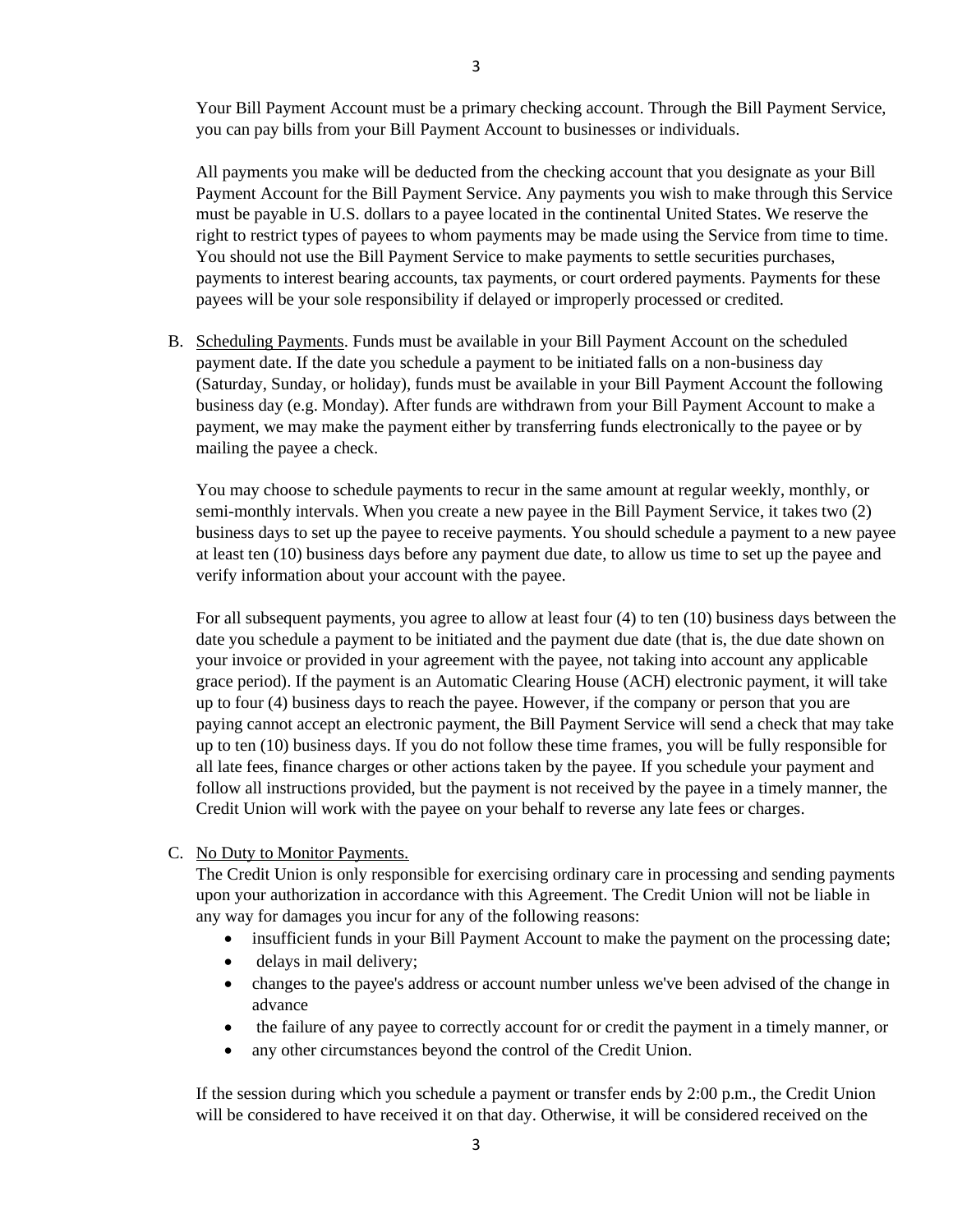following business day. For all entries made using the Services, the time recorded by the Online Banking Service will be considered the official time of the transaction.

If your Bill Payment Account does not have sufficient funds to make a payment as of the date the payment is debited to your account, the Credit Union shall have no obligation or liability if it does not complete a payment because there are insufficient funds in your account to process a payment.

D. Cancel or Change Payment Instructions.

Payments must be changed or canceled using the Bill Payment Service prior to 2:00 p.m. on the business day the transaction is scheduled to be initiated. Stop payment orders whether oral, written, or electronic, will be in effect for a period of six (6) months, we may charge you a stop payment fee. After six (6) months, any stop payment will terminate and must be renewed in order to continue in effect. The Credit Union may pay any item that is presented following the lapse of any stop payment order.

E. No Signature Required. When any payment or other online Service generates items to be charged to your account, you agree that we may debit your Bill Payment account without requiring your signature on the item, and without prior notice to you.

# **IX. Linked Accounts**

All accounts with the Credit Union that you enroll in a service will be linked by the tax identification numbers of the persons authorized to access the account. The linked accounts will appear together without regard to the ownership of the accounts. For example, if an authorized user of a linked account accesses the Service, that authorized user will be able to view and access at a single time the following accounts:

- the accounts of the business for which that person is an authorized user;
- the accounts of any other business for which that person is an authorized user; and
- any consumer accounts for which the person is a co-owner or authorized signer.

# **X. Term and Termination**

- A. Term. This Agreement will become effective and shall remain in full force and effect until termination in accordance with the following provisions.
- B. Termination for Cause. We may immediately terminate *or suspend* your electronic banking privileges (including the Bill Payment Service) without notice to you under the following circumstances:
	- 1. you do not comply with the agreement governing your deposit or loan accounts or your accounts are not maintained in good standing; or
	- 2. The Credit Union reasonably suspects any of the following:
		- Your account is being accessed by unauthorized party; or
		- You have provided your account credentials to another party; or
		- There is unusual or suspicious online banking activity; or
		- Your account is being used for suspected illicit activity; or
		- Other events which indicate a high-likelihood of online banking service misuse or risk of loss.
- C. Termination for Convenience.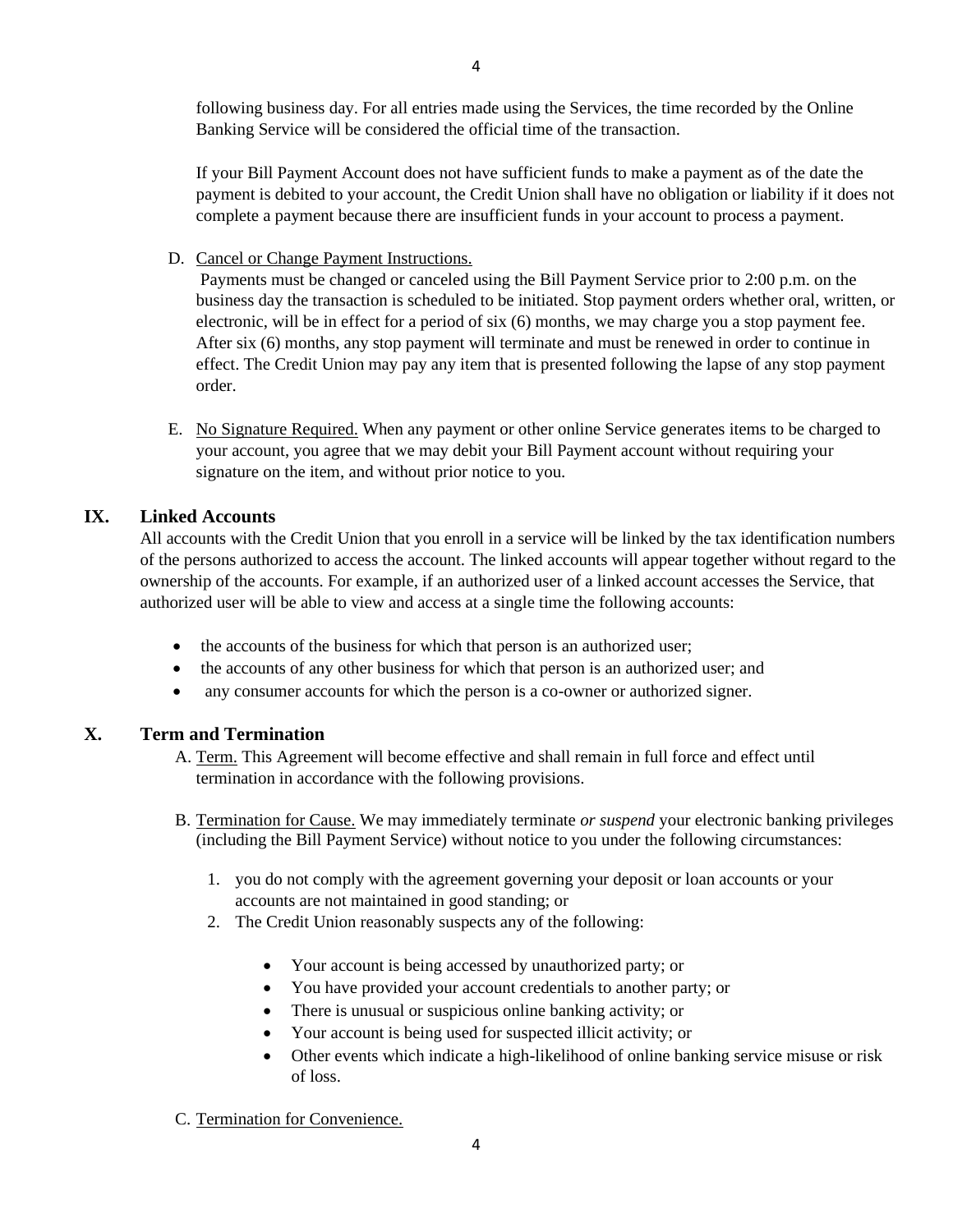To terminate this Agreement, you must notify the Credit Union and provide your name, address, the Service(s) you are discontinuing, and the termination date of the Service(s). When Bill Payment is terminated, any prescheduled bill payments made through Online Banking will also be terminated. You may notify the Credit Union by one of the following methods:

- By sending an email to support@cochisecu.com
- By calling 1.800.428.2822
- By writing a letter and either sending it to the following address: Attention: Cochise Credit Union P.O. Box 1154 Willcox, AZ 85644

#### **XI. Electronic Fund Transfer Provisions for Consumers**

- A. Applicability. These provisions are only applicable to online electronic fund transfers that credit or debit a consumer's checking, savings or other asset account and are subject to the Federal Reserve Board's Regulation E (an "EFT"). When applicable, the Credit Union may rely on any exceptions to these provisions that are contained in Regulation E. All terms that are not defined in this Agreement but which are defined in Regulation E shall have the same meaning when used in this section.
- B. Your Liability. The following determines your liability for any unauthorized EFT or any series of related unauthorized EFTs:
	- 1. If you notify the Credit Union within two (2) business days after your password was lost or stolen, your liability will not exceed \$50.00 or the amount of the unauthorized EFTs that occur before notification, whichever is less.
	- 2. If you fail to notify the Credit Union within two (2) business days after your password was lost or stolen, your liability will not exceed the lesser of \$500.00 or the total of:
		- \$50.00 or the amount of unauthorized EFTs that occur within the two (2) business days; and
		- the total of authorized EFTs which occur during the two (2) days before notification to the Credit Union, provided the Credit Union establishes that these EFTs would not have occurred had the Credit Union been notified within that two-day period.
	- 3. You must report an unauthorized EFT that appears on your periodic statement, no later than 60 days of transmittal of the statement to avoid liability for subsequent transfers. Your liability will not exceed the amount of the unauthorized EFTs that occurred with the 60-day period. You may also be liable for the amounts as described in sections 1 and 2 above.
	- 4. If the report is made orally, we will require that you send the complaint or question in writing within 20 business days. We will notify you with the results of the investigation within 10 business days and will correct any error promptly. If more time is needed, however, we may take up to 45 days to investigate a complaint or question. If this occurs, we will credit your account within 10 business days for the amount you think is in error. This will allow you to use the money during the time it takes us to complete our investigation. If your complaint or question is not received in writing within 10 business days, we may not credit your account until the investigation is completed. If an alleged error involves an electronic fund transfer outside a state or territory or possession of the United States, the applicable time periods for action by us are 20 business days (instead of 10) and 90 calendar days (instead of 45). If we determine that no error occurred, we will send you a written explanation within three business days after the investigation is complete. You may request copies of the documents that were used in the investigation.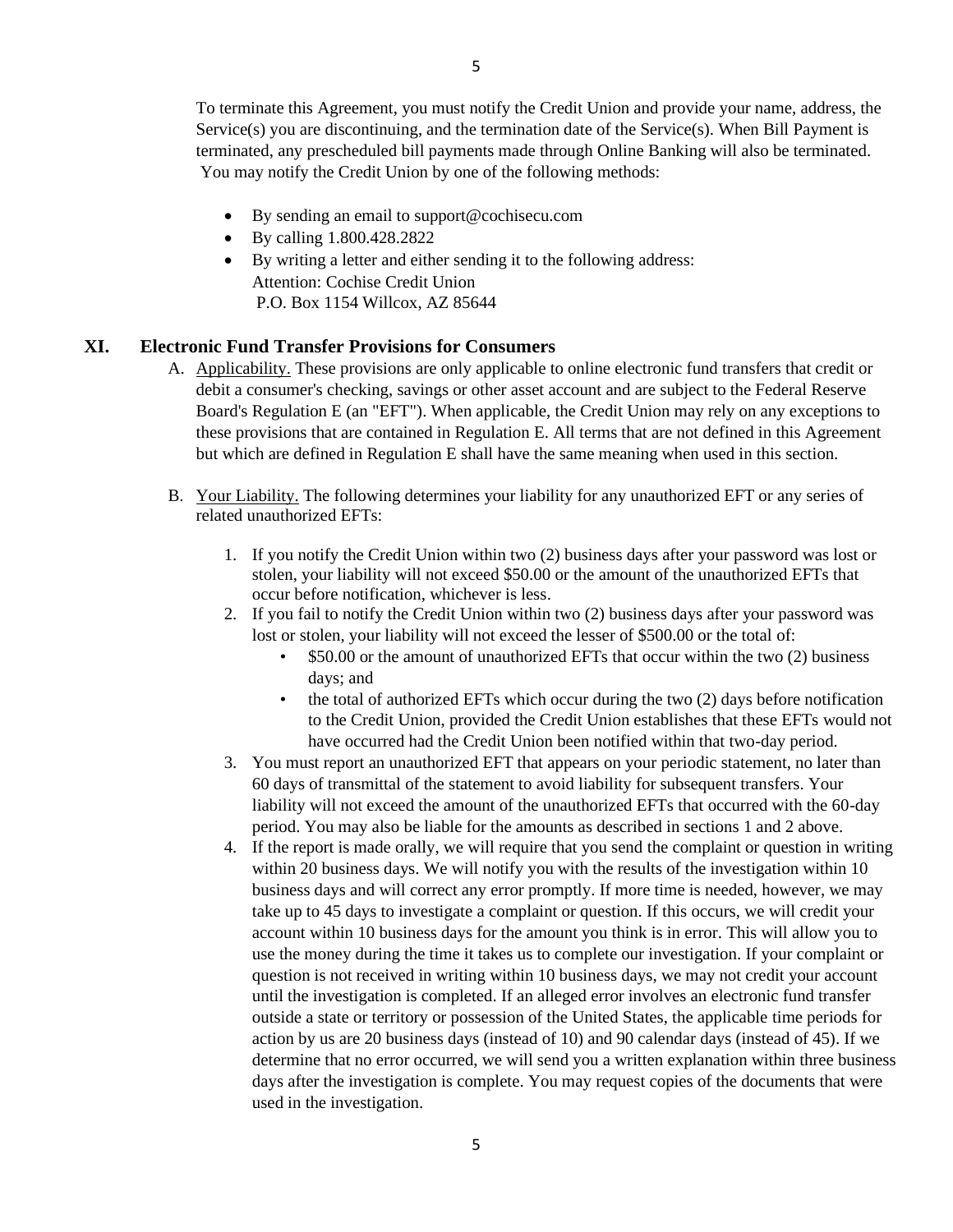5. You may notify the Credit Union by telephone, writing, or by email using the Secure Email link provided in our Online Banking site. Notification by general email to report an unauthorized transaction is not secure and therefore not advised.

Telephone Numbers and Addresses. In case of errors or questions regarding an Online Banking or Bill Payment transaction, call 800.428.2822 or write us at: Cochise Credit Union, P.O. Box 1154 Willcox, AZ 85644.

We must hear from you at the telephone number or address, listed above, no later than 60 days after we sent you the FIRST statement on which the problem or error appeared. We will need:

- 1. Your name and account number
- 2. A description of the error or the transfer in question and an explanation concerning why you believe it is an error or need more information
- 3. The dollar amount of the suspected error and date on which it occurred.

#### **XII. Liability**

A. Our Liability. This section explains our liability to you only to the extent that any other agreements, notices or disclosures have not separately disclosed our liability. In no event shall we be liable to you for failure to provide access to your Online Banking or Bill Payment services accounts. Unless otherwise required by applicable law, we are only responsible for performing the Online Banking and Bill Payment services as described in this Agreement. We will be liable for the amount of any material losses or damages incurred by you and resulting directly from our gross negligence.

We will not be liable to you in the following instances:

- 1. If through no fault of the Credit Union, you do not have enough money in your account to make the transfer.
- 2. If circumstances beyond our control (such as fire, flood, power outage, equipment or technical failure or breakdown) prevents the transfer despite reasonable precautions that we have taken.
- 3. If there is a hold on your account, or if access to your account is blocked, in accordance with Credit Union policy.
- 4. If your funds are subject to a legal proceeding or other encumbrance restricting the transfer.
- 5. If your transfer authorization terminates by operation of law.
- 6. If you believe someone has accessed your accounts without your permission and you fail to notify the Credit Union immediately.
- 7. If you have not properly followed the instructions on how to make a transfer included in this Agreement.
- 8. If we have received incomplete or inaccurate information from you or a third party involving the account or transfer.
- 9. If we have a reasonable basis for believing that unauthorized use of your Password or account has occurred or may be occurring or if you default under this Agreement, the deposit account agreement, a credit agreement or any other agreement with us, or if we or you terminate this Agreement.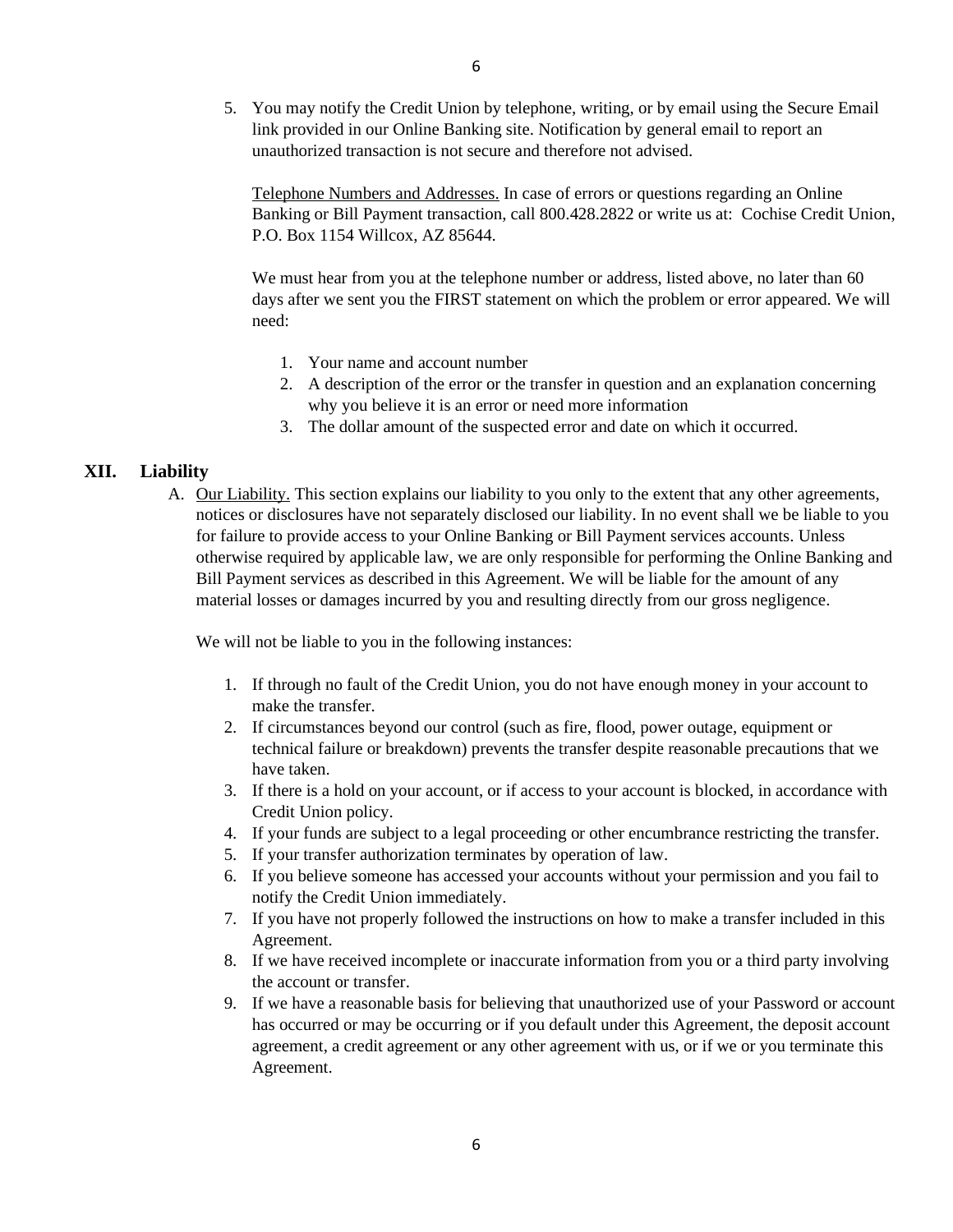# IN NO EVENT SHALL WE HAVE ANY LIABILITY TO YOU OR ANY THIRD PARTY FOR ANY INDIRECT, SPECIAL OR CONSEQUENTIAL DAMAGES RESULTING FROM OR ARISING OUT OF THIS AGREEMENT.

- B. Indemnification. You agree to indemnify, defend and hold us, our affiliate companies, directors, officers, employees and agents harmless against any third-party claim, demand, suit, action or other proceeding and any expenses related to an Online Banking or Bill Payment account.
- C. Third Parties. We are not liable for any loss or liability resulting from any failure of your equipment or software, or that of an internet browser provider such as Chrome (Google browser) or Microsoft (Microsoft Explorer browser), by an internet access provider, or by an online service provider, nor will we be liable for any direct, indirect, special or consequential damages resulting from your access to or failure to access an Online Banking or Bill Payment account.
- D. Virus Protection. The Credit Union is not responsible for any electronic virus or viruses that you may encounter. We suggest that you routinely scan your PC using a virus protection product. An undetected virus may corrupt and destroy your programs, files, and your hardware.

# **XIII. General Terms and Conditions**

- A. Credit Union Agreements. In addition to this Agreement, you and the Credit Union agree to be bound by and comply with the requirements of the agreements applicable to each of your Online Accounts. Your use of the Online Banking Service or the Bill Payment Service is your acknowledgment that you have received these agreements and intend to be bound by them. You should review other disclosures including the charges that may be imposed for electronic funds transfers or the right to make transfers listed in the fee schedules accompanying those disclosures.
- B. Changes and Modifications. The Credit Union may modify the terms and conditions applicable to the Services from time to time. The revised terms and conditions shall be effective at the earliest date allowed by applicable law. We reserve the right to terminate this Agreement and your use of the Services in whole or in part at any time without prior notice.
- C. Assignment. We may assign this Agreement to an affiliate of the Credit Union or any successor in interest in the event of a merger, reorganization, change of control, acquisition or sale of all or substantially all assets of the business to which this Agreement is related without the other party's prior written consent.
- D. Notices. Unless otherwise required by applicable law, any notice or written communication given pursuant to this Agreement may be sent to you electronically.
- E. Disclosure of Information. We will only disclose information to third parties about your account or transfers you make under the following circumstances:
	- where it is necessary for the provision of Online Banking and for completing transfers;
	- in order to verify the existence and condition of your account for a third party, such as a credit bureau or merchant;
	- in order to comply with government or court orders, or other reporting requirements;
	- if you give us your permission;
	- to the Credit Union affiliated companies.